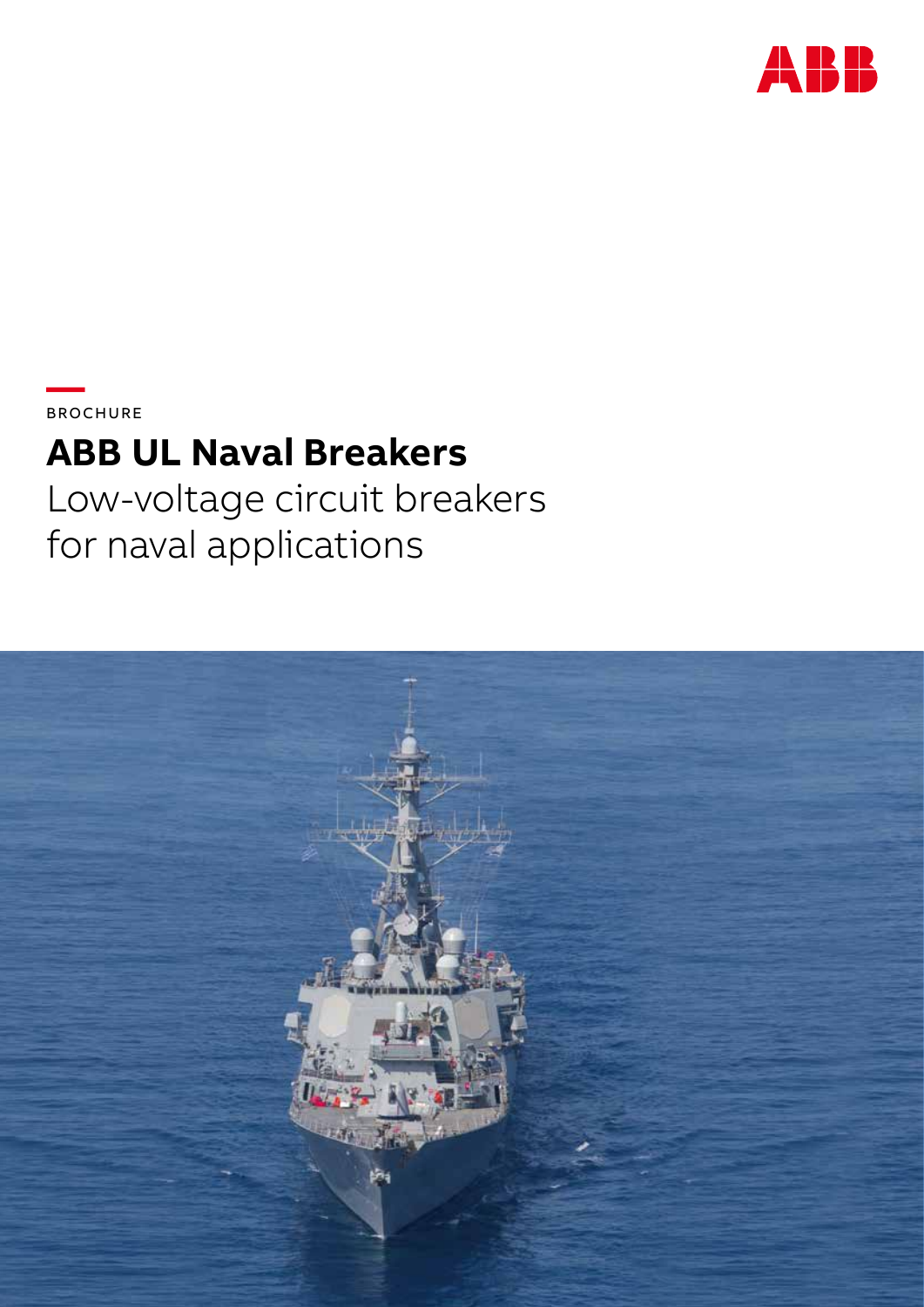# **— ABB UL Naval circuit breaker** Safe and Reliable even in the most stressful applications

A modern ship's operational ability is fully dependent on its onboard electrical infrastructure.

Over the years, the growth in the number of electrically powered subsystems on a typical naval vessel has made this infrastructure ever more complex and extensive and has led to a steady increase in power requirements.

For over 50 years, ABB SACE has been building shockproof equipment for navies around the world. The considerable installed base of the

company's products on ships of the world's main navies underlines the reliability of ABB SACE electrical equipment.

Since the 1950s, the company has been manufacturing circuit breakers with special features not available on the same series of equipment destined for general use.

Based on this long experience, ABB SACE is proud to enrich its breakers with new UL1066 SA and UL 489 SB standards.

| Common data                   |      |           |                 |              |
|-------------------------------|------|-----------|-----------------|--------------|
| Rated maximum voltage         | ſV   | 635       | Number of poles |              |
| Test voltage (1min. 50/60 Hz) | [kV] | 2.2       | ACBs and XT7    | Withdrawable |
| Frequency                     | [Hz] | $50 - 60$ | XT2. XT4. XT5   | Plug-in      |

 The following picture shows the MCCBs and the ACB where the UL naval can be used: XT2, XT4, XT5, XT7, E1.2, E2.2 and E6.2



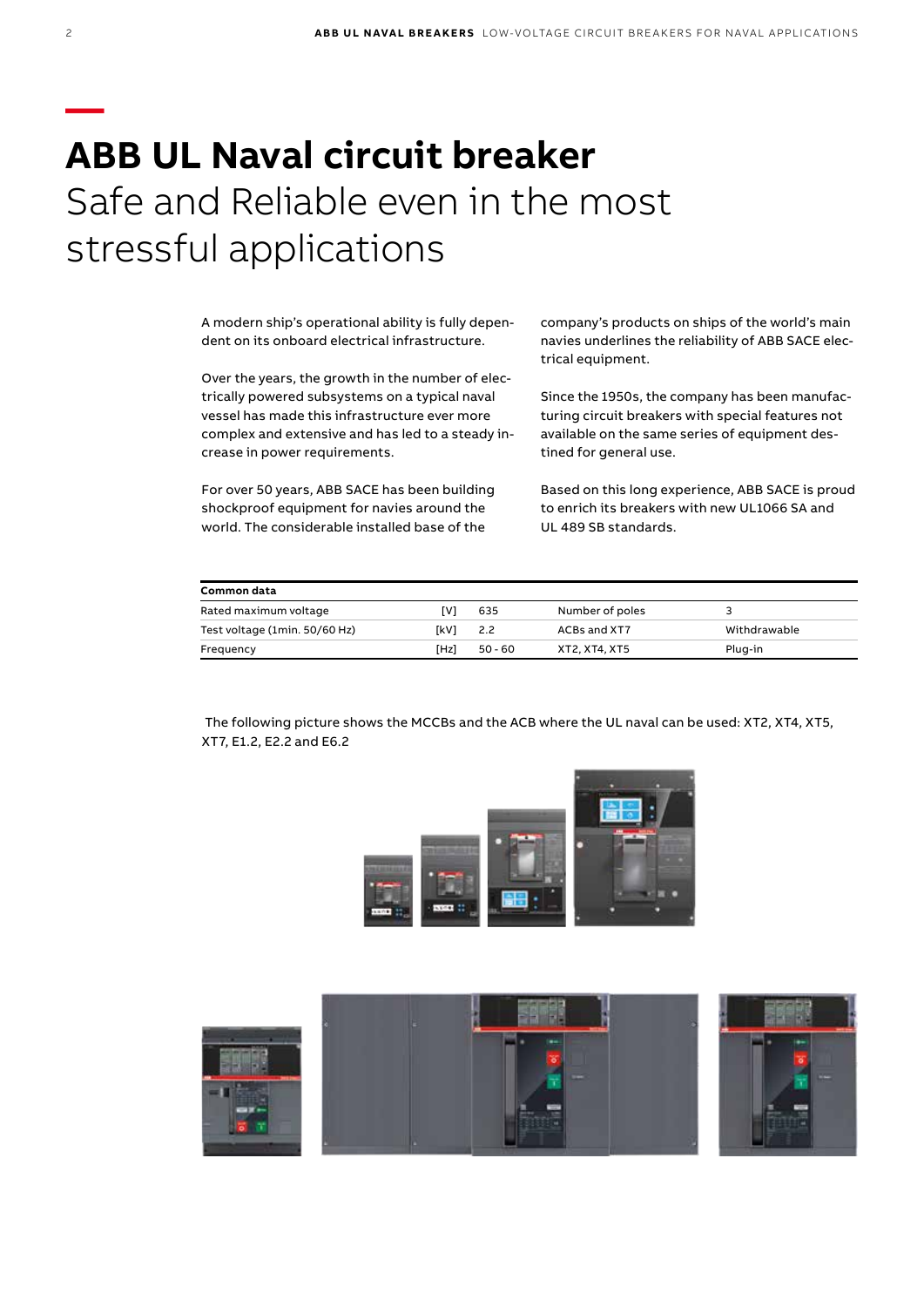ABB UL Naval circuit breakers effectively and simply control naval electrical installations with the highest availability and continuity of service.

**—**

3

**Kuts** 

The Land

**FEED** 

These circuit breakers are based on standard versions with design enhancements that guarantee operation in critical environmental conditions.

ABB UL Naval circuit breakers is a family of low-voltage MCCB and ACB compliant to UL 489 SB and UL1066 SA.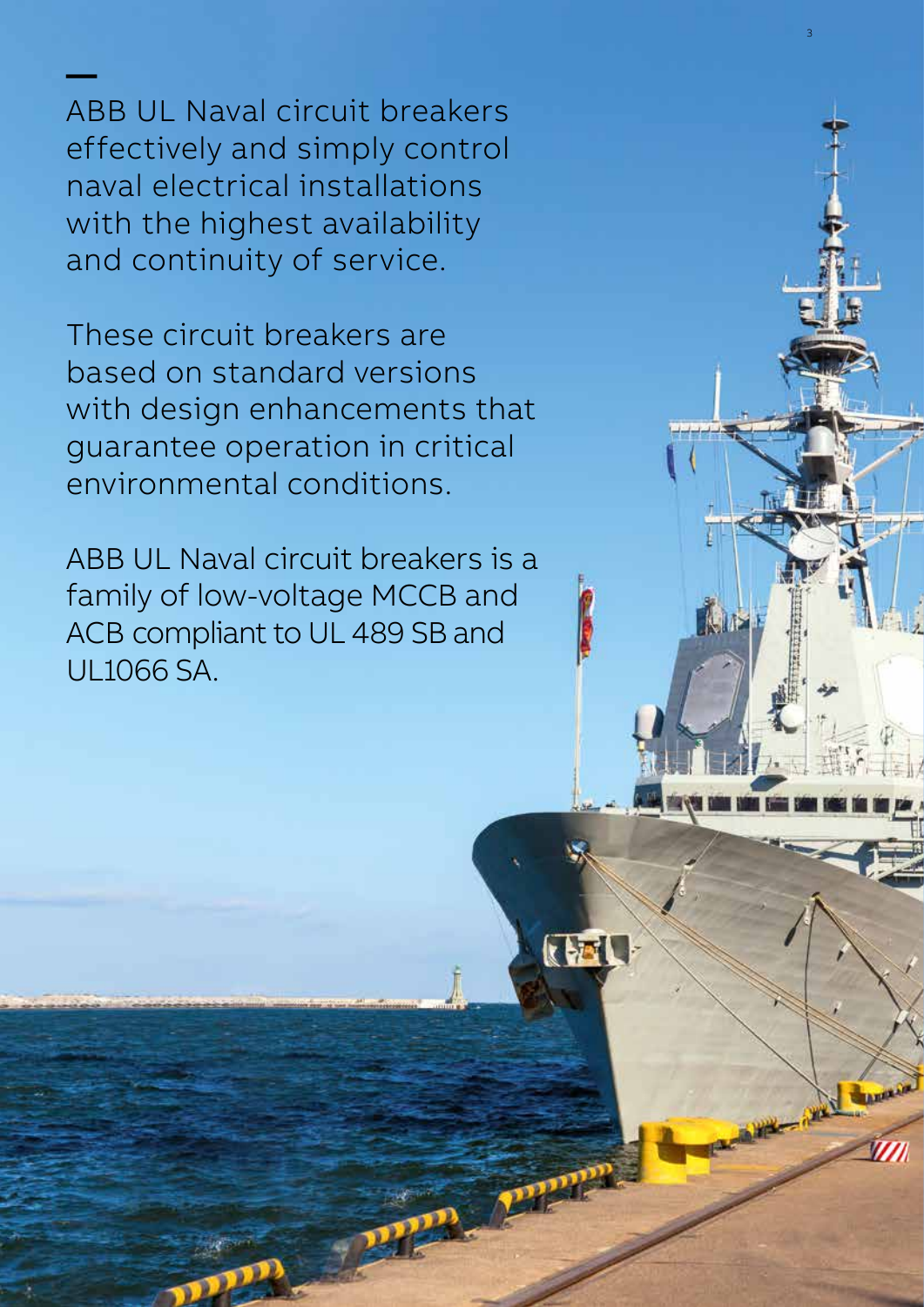### **— ABB UL Naval circuit breaker** Safe and reliability in all conditions

The low-voltage electrical distribution plants inside the modern ship require continuous improvements in order to ensure always more safety and availability and ABB enriches its products with two new certifications:

- UL 489 SB (MCCB): with this certification, ABB products ensure the working temperature up to 50°C (122° F) in an ambient with vibrations (4-33 Hz) certify in the UL 489 standard
- UL1066 SA (ACB): ABB guarantees for the ACB the same working temperature of MCCBs in an ambient with inclination (30°) and vibrations certify in the UL1066 standard.

The SACE® Tmax® XT series of Moulded Case Circuit Breakers (MCCBs) are key elements of the system that give complete flexibility and extreme reliable performances under pressure. They are designed to maximize easy of use and integration, indeed with a breaking capacity up to 800A there is a solution for every purpose.

SACE Emax 2 air circuit breaker is a multifunctional platform able to manage the next generation of electrical plants such as microgrids, evolving into a true Power Manager.

If the smart and plug & play architecture makes SACE Emax 2 easy to use, the cutting-edge connectivity capabilities create a circuit breaker able to evolve during the lifecycle.

SACE Emax 2 sets a new circuit breaker benchmark for the needs of today and tomorrow, leveraging also unmatched electrical performances.

**Reliability and service continuity** ABB UL Naval Breakers is the most advanced and complete solution for ensuring service continuity. With redundant actuators and communication modules built in, ABB UL Naval Breakers takes electrical system reliability to new levels. ABB Air Circuit Breakers are the only ones available that use both communication bus and electrical connections to prevent, detect and isolate electrical faults. The "digital zone selectivity" function correctly identifies the fault zone faster and isolate it reducing the stress in the remaining active zone. As a result, the electrical protection is more robust and costly shutdowns are more effectively prevented.

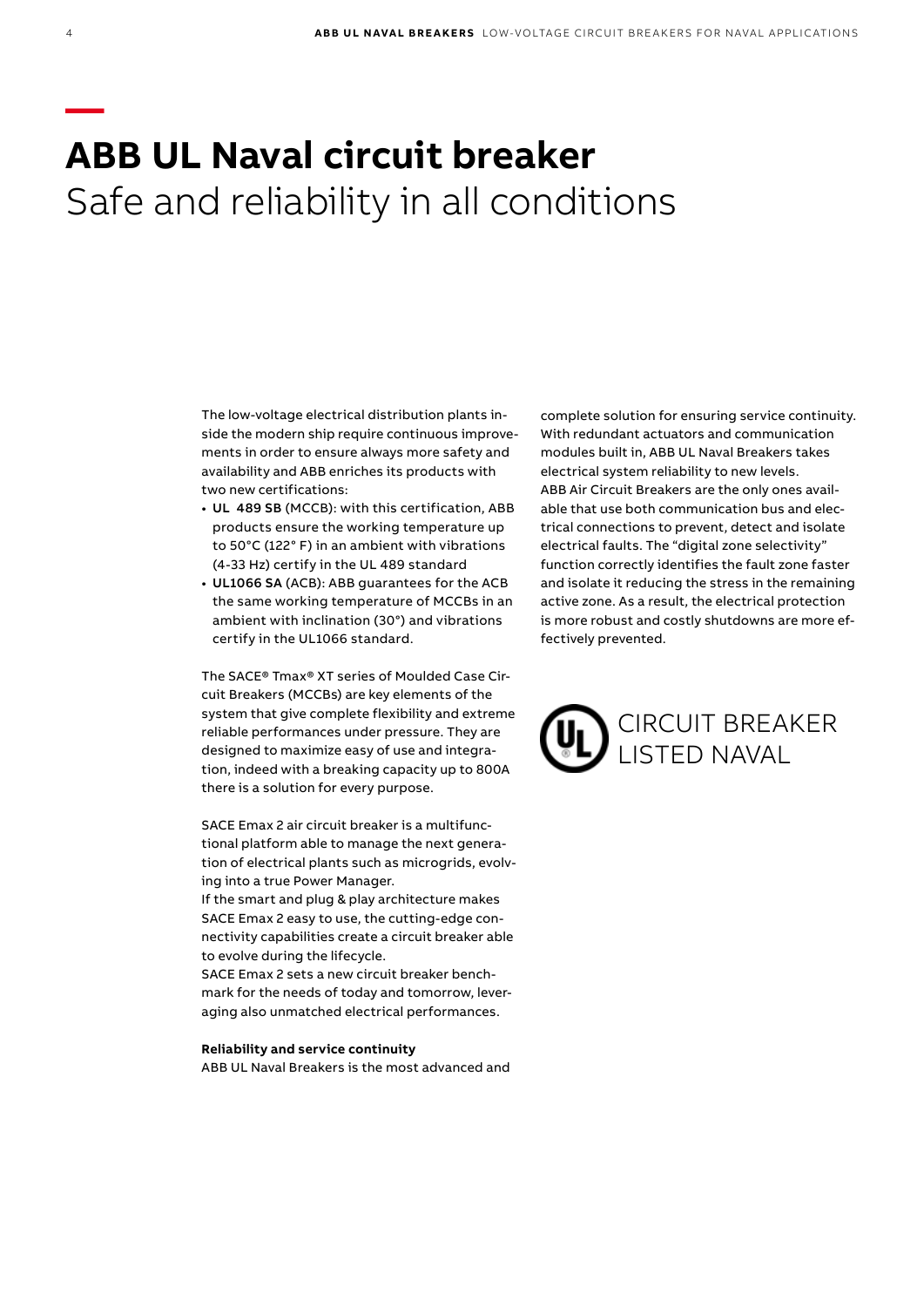#### **Dimension and weight optimization**

ABB UL Naval Breakers is the most compact circuit breaker on the market, which makes it possible to reduce the size of circuit boxes up to 30%. ABB UL Naval Breakerscircuit breakers offer maximum protection, best efficiency and ratings of up to 6000 A.

ABB UL Naval Breakers makes it possible to standardize the circuit-breaker support structures, considerably simplifying construction of the switchboards themselves.

ABB UL Naval Breakers offers the higher performances in the least space. Moreover, it allows optimal sizing of the installation and better protection of cables, busbar ducts and supports. Less space is required in the switchgear and in the metal structures. The result is less oversizing, lower weight and, therefore, higher saving related to space optimization.

### **Performance**

—

Next-generation ships will use more advanced microgrid technologies to overcome current power distribution challenges. Electrical distribution on a ship is an islanded microgrid, connecting multiple power generators and energy storage systems, that manages directional power flows. By using smart technologies to protect, connect and control the electrical system, ships can operate more efficiently and productively. ABB UL Naval Breakers low-voltage circuit breaker is the industry's first smart circuit breaker.

For your installations, choose the reliability, quality and experience of ABB.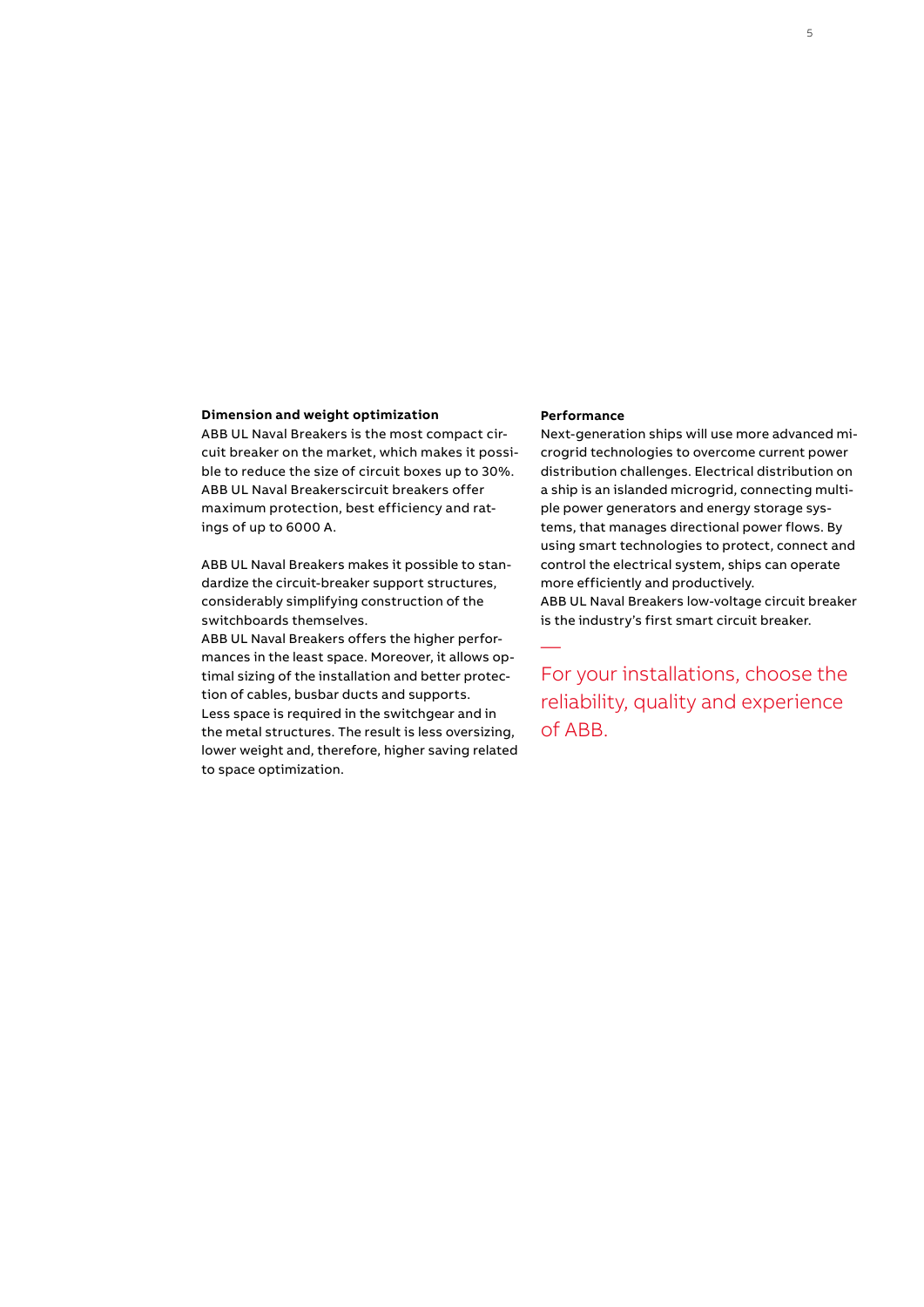## **— ABB UL Naval circuit breaker** Safe and reliability in all conditions

The following codes added to the standard products upgrade ACBs and MCCBs to UL1066 SA and UL489 SB:

### **Upgrade kits for circuit breakers:**

| Code         | <b>Description</b>            |  |
|--------------|-------------------------------|--|
| 1SDA115932R1 | Upgrade kit UL489SB for XT2   |  |
| 1SDA115933R1 | Upgrade kit UL489SB for XT4   |  |
| 1SDA115934R1 | Upgrade kit UL489SB for XT5   |  |
| 1SDA115935R1 | Upgrade kit UL489SB for XT7   |  |
| 1SDA115954R1 | Upgrade kit UL1066SA for E1.2 |  |
| 1SDA115955R1 | Upgrade kit UL1066SA for E2.2 |  |
| 1SDA115956R1 | Upgrade kit UL1066SA for E6.2 |  |

#### **Upgrade kit for fixed part:**

| Code         | Description                      |
|--------------|----------------------------------|
| 1SDA117235R1 | Upgrade kit UL1066SA for FP E6.2 |

the above extra code can be added to these codes:

| Code         | <b>Description MCCB MP</b>                |
|--------------|-------------------------------------------|
| 1SDA074983R1 | XT2L 125 Ekip LSI In=100A 3p F F UL/CSA   |
| 1SDA074984R1 | XT2L 125 Ekip LSI In=125A 3p F F UL/CSA   |
| 1SDA074953R1 | XT2N 125 Ekip LSI In=100A 3p F F UL/CSA   |
| 1SDA074954R1 | XT2N 125 Ekip LSI In=125A 3p F F UL/CSA   |
| 1SDA074952R1 | XT2N 125 Ekip LSI In=60A 3p F F UL/CSA    |
| 1SDA075579R1 | XT4L 250 Ekip I In=250A 3p F F MCP-UL/CSA |
| 1SDA075459R1 | XT4L 250 Ekip LSI In=250A 3p F F UL/CSA   |
| 1SDA075420R1 | XT4N 250 Ekip LSI In=100A 3p F F UL/CSA   |
| 1SDA075423R1 | XT4N 250 Ekip LSI In=250A 3p F F UL/CSA   |
| 1SDA075419R1 | XT4N 250 Ekip LSI In=60A 3p F F UL/CSA    |
| 1SDA102685R1 | XT5L 400 BREAKING PART 3p F F UL/CSA      |
| 1SDA102686R1 | XT5L 600 BREAKING PART 3pF F UL/CSA       |
| 1SDA102452R1 | XT5N 400 Ekip Dip LSI In300 3p F F UL/CSA |
| 1SDA102453R1 | XT5N 400 Ekip Dip LSI In400 3p F F UL/CSA |
| 1SDA103442R1 | XT7L M 800 Ekip Dip LSI In800A 3p F F UL  |
|              |                                           |
| Code         | <b>Description ACB MP</b>                 |
| 1SDA077069R1 | E1.2B-A 800 Ekip Dip LSI 3p WMP           |
| 1SDA077569R1 | E2.2B-A 1600 Ekip Dip LSI 3p WMP          |
| 1SDA077629R1 | E2.2N-A 2000 Ekip Dip LSI 3p WMP          |
| 1SDA077709R1 | E2.2V-A 1200 Ekip Dip LSI 3p WMP          |
| 1SDA077719R1 | E2.2V-A 1600 Ekip Dip LSI 3p WMP          |
| 1SDA079069R1 | E6.2H-A 4000 Ekip Dip LSI 3p WMP          |
| 1SDA079129R1 | E6.2V-A 4000 Ekip Dip LSI 3p WMP          |
| 1SDA079139R1 | E6.2V-A 5000 Ekip Dip LSI 3p WMP          |
| 1SDA079149R1 | E6.2V-A 6000 Ekip Dip LSI 3p WMP          |
| Code         | <b>Description ACB FP</b>                 |
| 1SDA079709R1 | E6.2-A W FP Iu=6000 3p VR VR UL           |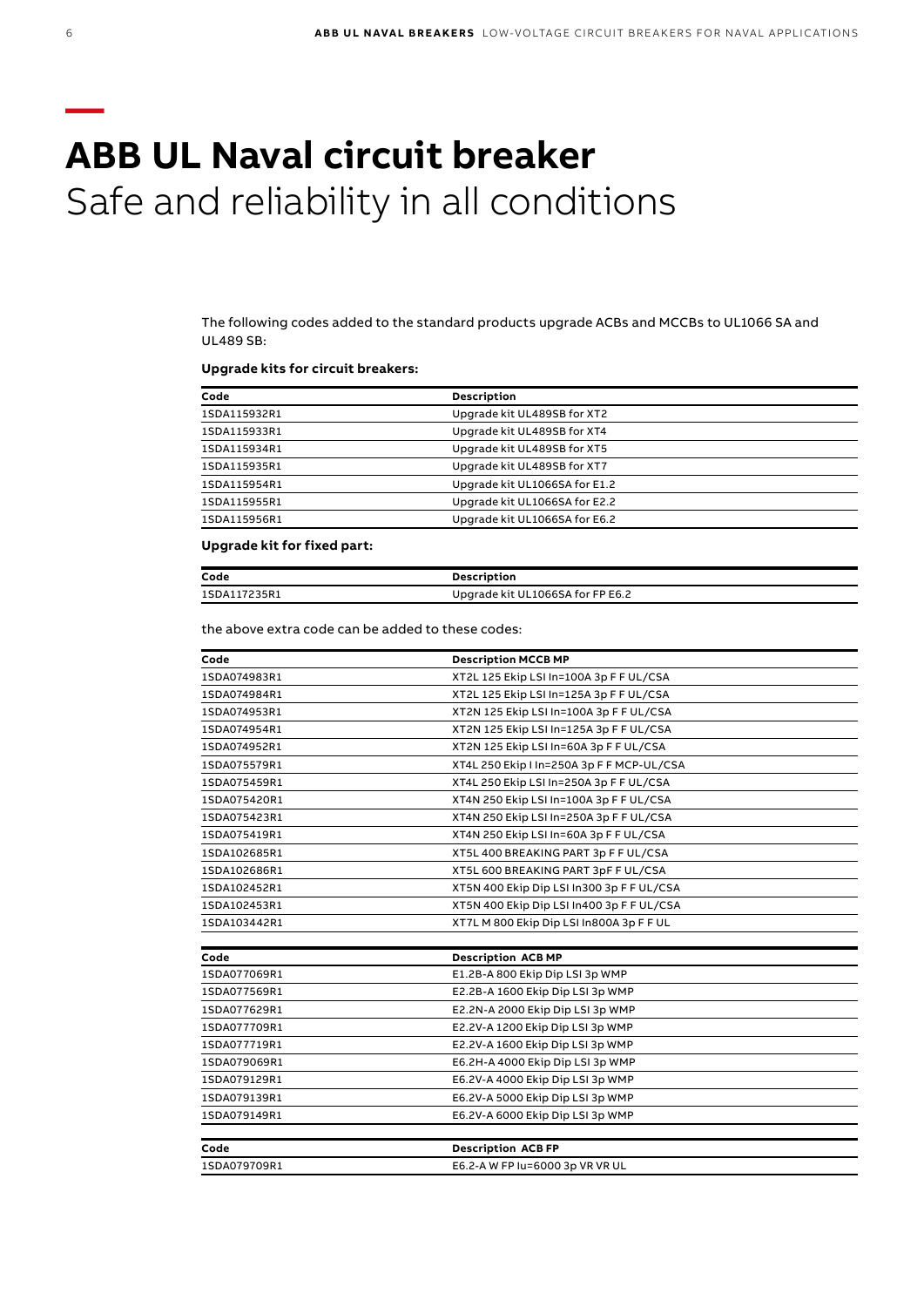#### **Additional information**

We reserve the right to make technical changes or modify the contents of this document without prior notice. With regard to purchase orders, the agreed particulars shall prevail. ABB AG does not accept any responsibility whatso-ever for potential errors or possible lack of information in this document.

We reserve all rights in this document and in the subject matter and illustra-tions contained therein. Any reproduc-tion, disclosure to third parties or utilization of its contents – in whole or in parts – is forbidden without prior written consent of ABB AG.